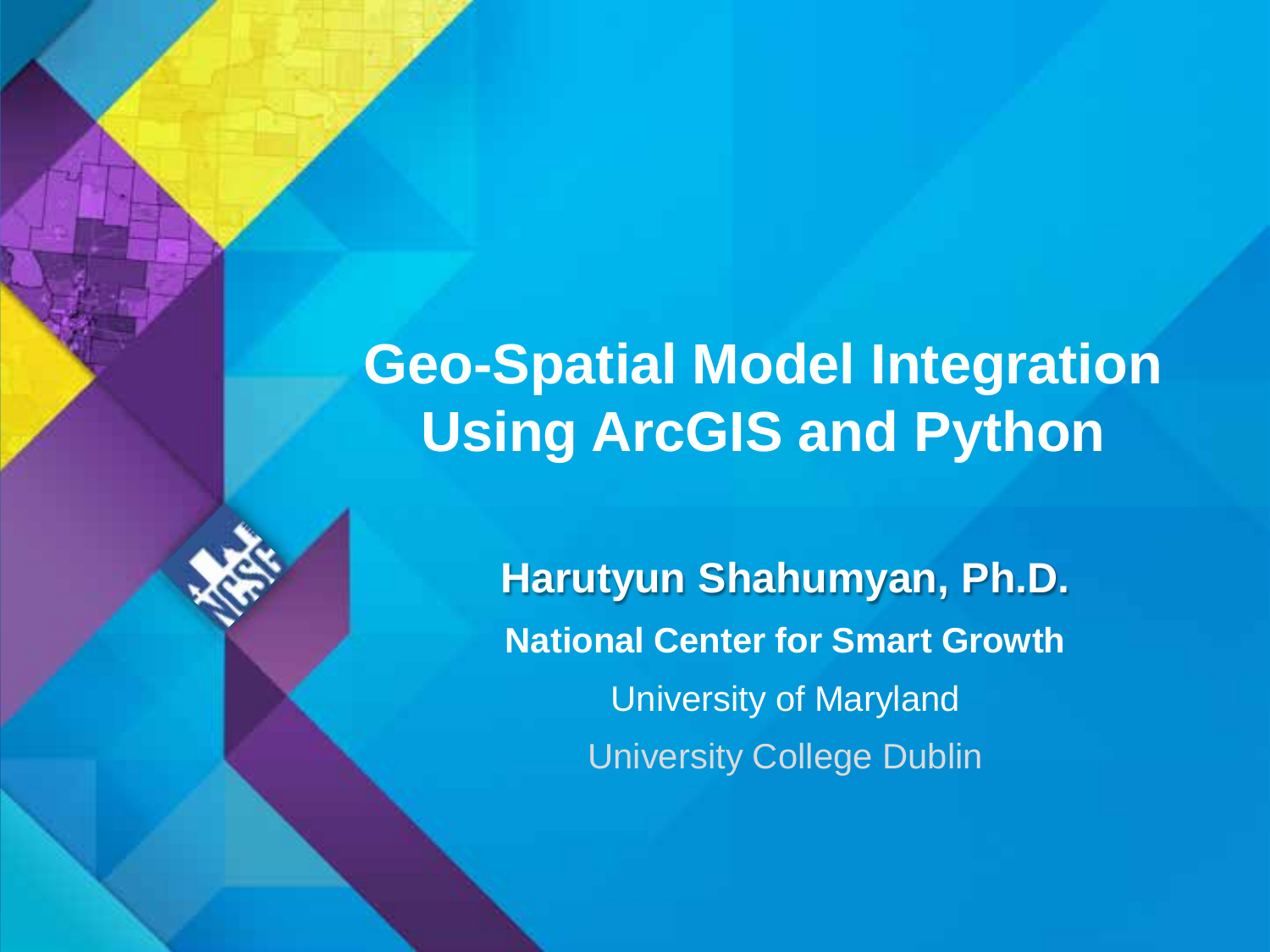#### **Plan for Regional Sustainability Tomorrow** PRESTO! <http://smartgrowth.umd.edu/PReSTo.html>

#### **Project Goals**

- To develop, disseminate, and promote the implementation of a sustainable development strategy for the **Baltimore-Washington region**
- To stimulate a science-based conversation about sustainability in this region and to develop baseline and alternative future scenarios.



*Baltimore - Washington Region*

**Interconnected character of human and natural systems such as demographics, transportation, infrastructure, economics, land use, climate, air and water requires an integrated approach in both decision making and modeling.**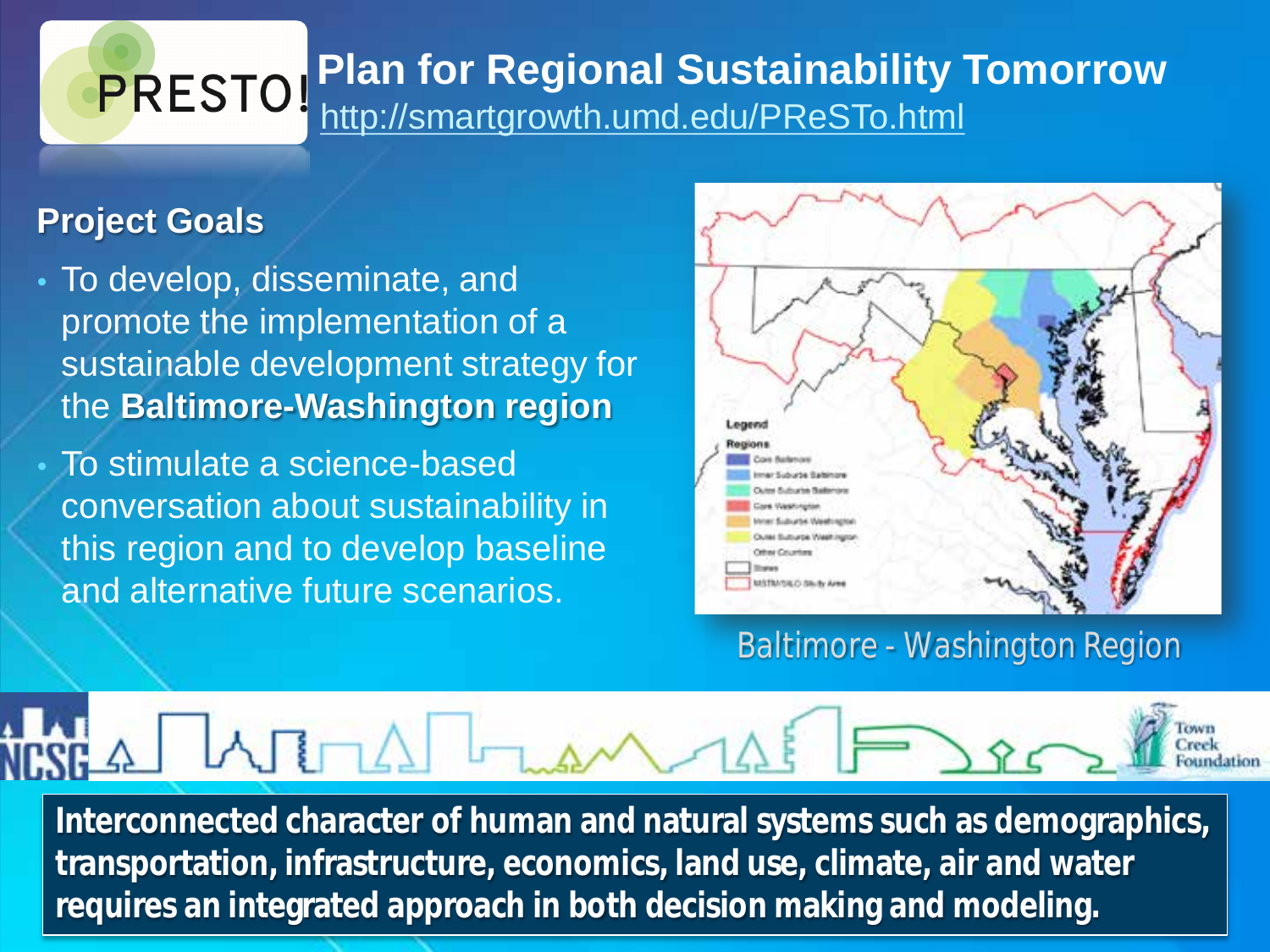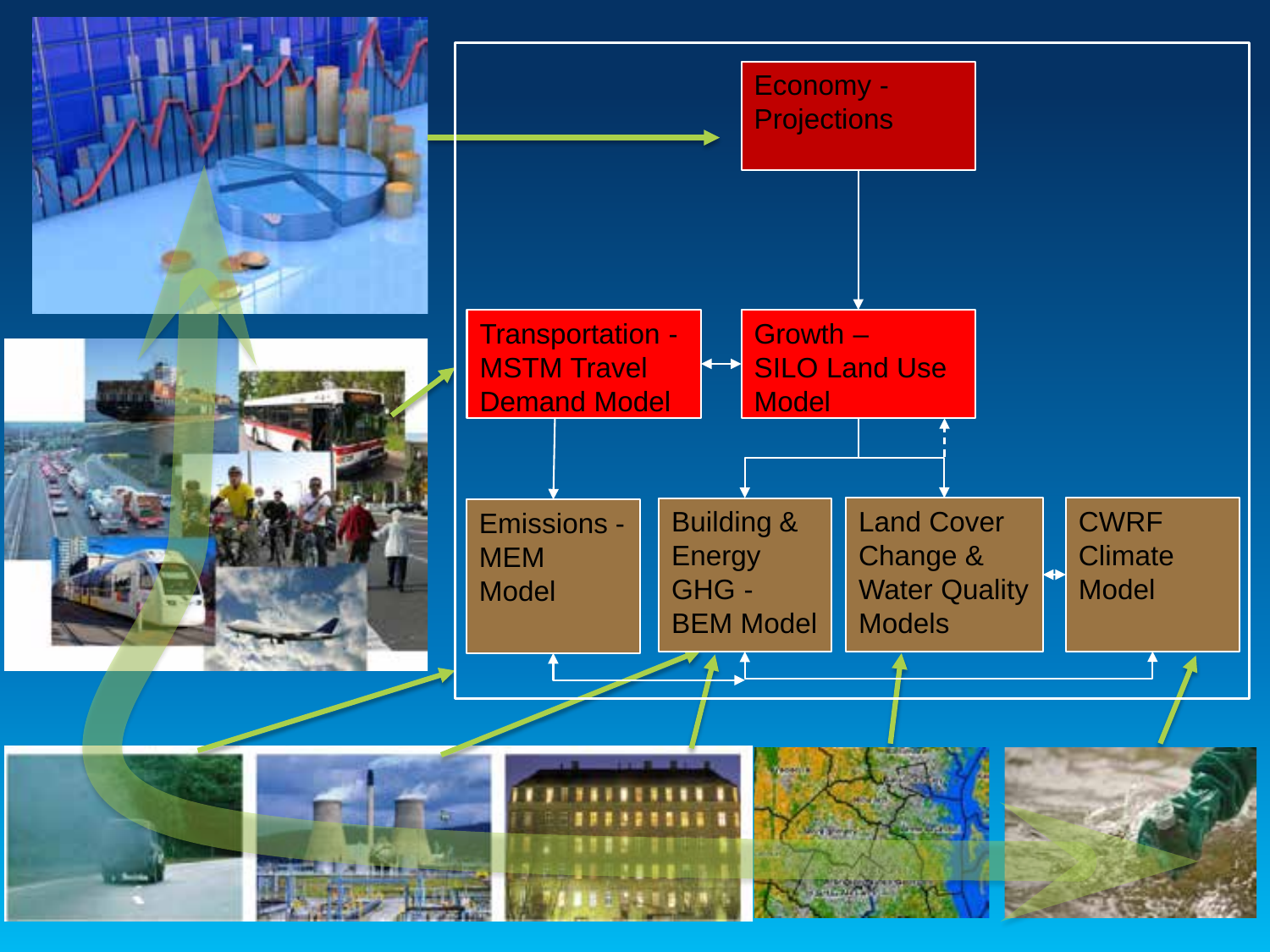#### **Progression of Model Coupling Methodologies**

tool coupling: framework provides tools to support embedded and integrated models, single GUI, common data storage

joined coupling: one model embedded in other or two in parallel, single GUI, common data storage

shared coupling: single GUI and separate data storage, or multiple GUIs and common data storage

loose coupling: modeler interfaces with each model, uses automated data transfer

one-way data transfer: modeler interfaces with each model, manually transfers data

*Source: Brandmeyer, J. E. & H. A. Karimi (2000). "Coupling methodologies for environmental models." Environmental Modelling & Software 15(5): 479-488.*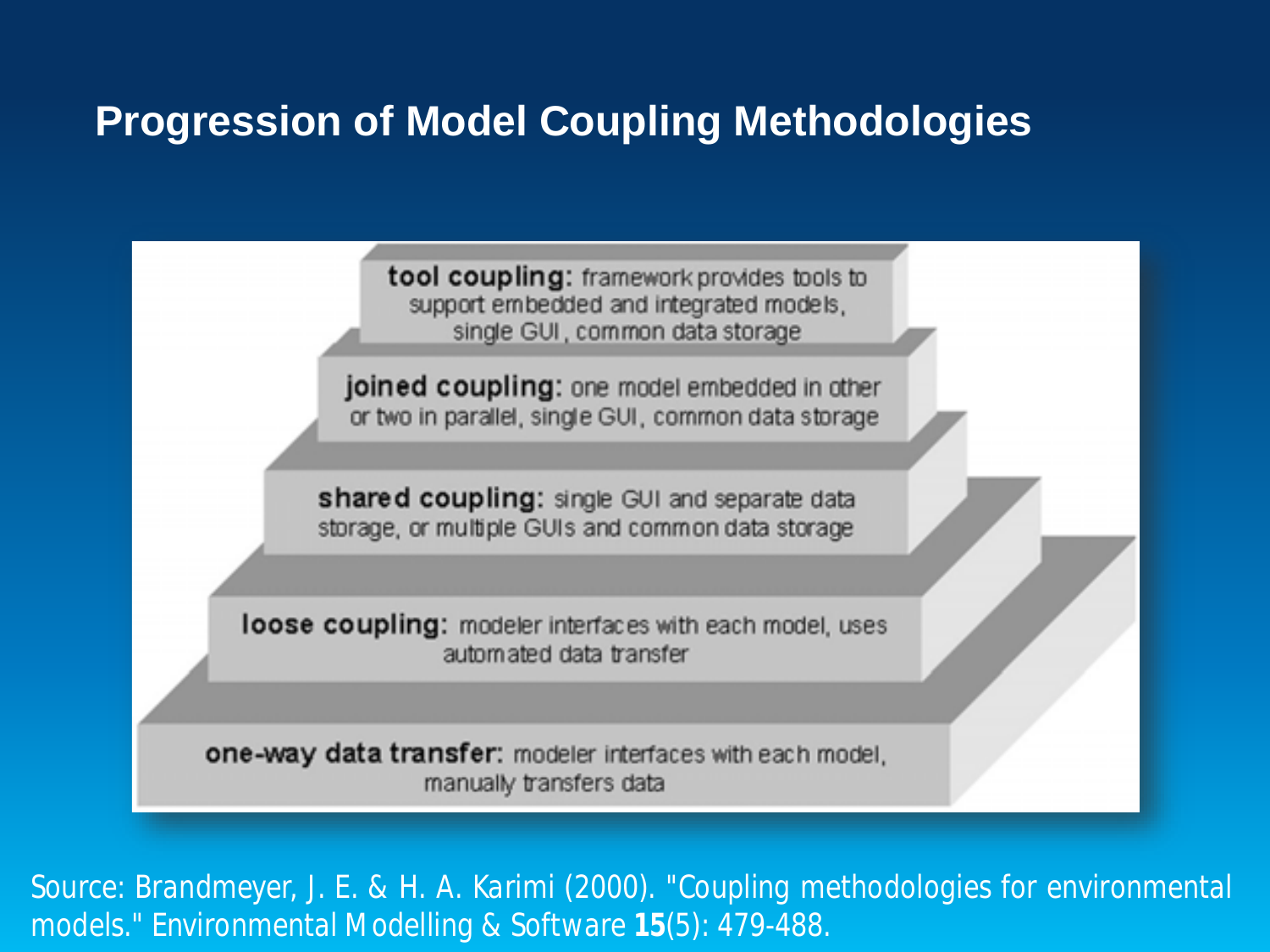#### Table 1 Advantages and disadvantages of the five coupling methodologies.

| Methodology                        | Advantages                                                                                                                                                                                                                                                                                                                                                                                                                                                                                          | <b>Disadvartages</b>                                                                                                                                                                                                                                                                                                                                                                                                                                                                                                                                                                                                       |
|------------------------------------|-----------------------------------------------------------------------------------------------------------------------------------------------------------------------------------------------------------------------------------------------------------------------------------------------------------------------------------------------------------------------------------------------------------------------------------------------------------------------------------------------------|----------------------------------------------------------------------------------------------------------------------------------------------------------------------------------------------------------------------------------------------------------------------------------------------------------------------------------------------------------------------------------------------------------------------------------------------------------------------------------------------------------------------------------------------------------------------------------------------------------------------------|
| One-way data transfer              | Programming changes to the models unnecessary. Source code not required;<br>suitable for proprietary models.<br>Faster implementation with lower initial cost.<br>Suitable for converting data between model versions.                                                                                                                                                                                                                                                                              | Data conversion required between spatial and temporal scales, data file formats.<br>Manual data editing.<br>Quality assurance required for data conversions.<br>New conversion procedures required when update model or system.<br>User responsible for documenting all data transfer and conversion steps.<br>Increased modeler, simulation time.                                                                                                                                                                                                                                                                         |
| Loose coupling                     | Lower initial cost. <sup>4</sup> Can link models and components with minimal changes to<br>existing code.                                                                                                                                                                                                                                                                                                                                                                                           | Data conversion programs required between each set of coupled models.                                                                                                                                                                                                                                                                                                                                                                                                                                                                                                                                                      |
| GUI coupling                       | Testing protocols address each model, not direct model interactions.<br>Independent model development path.<br>Supports distributed computing,<br>Supports encapsulation for object-oriented programming (OOP).<br>Potentially reduced training time due to intuitive GUL*                                                                                                                                                                                                                          | Conversion maintenance when data structure changes for one model.<br>Data redundancy problems.<br>Requires permanent data keys.<br>Performance depends on network speed.<br>Additional layer between model and user, without improving the model,                                                                                                                                                                                                                                                                                                                                                                          |
|                                    | Potentially easier to create input files.                                                                                                                                                                                                                                                                                                                                                                                                                                                           | Required automation of all model interactions. Model update requires GUI<br>ucdate.                                                                                                                                                                                                                                                                                                                                                                                                                                                                                                                                        |
| Data coupling<br>Embedded coupling | Potentially reduced execution time through reduced user interaction time.<br>Supports proprietary code."<br>Simpler data maintenance.<br>Supports DBMS for consistency and easier maintenance.<br>Reduced number of file conversion programs,<br>Improved version control for data.<br>Elimination of data redundancy.<br>Supports data queries.<br>Reduced development cost.<br>Access to master model capabilities.<br>Reasability for master model's code.<br>Eliminates network communications. | Programmers must anticipate all model applications and user needs.<br>Potential limitations on data types.<br>Rich language supporting geospatial and attribute data types, relationships.<br>Overall model performance depends upon DBMS, server speed.<br>Model interfaces depend upon DBMS.<br>Requires single computing system.<br>Source code required for embedded model.<br>Functionality limited to language provided by the master.<br>Difficulty of code optimization.<br>Changing the master may require changing embodded models.<br>Increased computer requirements if all possible techniques and models are |
| Integrated coupling                | Promotes code reusability.<br>Supports distributed, heterogeneous computing environments.                                                                                                                                                                                                                                                                                                                                                                                                           | embedded. <sup>8</sup><br>Higher initial cost to facilitate integration of additional components.<br>Network affects component performance.                                                                                                                                                                                                                                                                                                                                                                                                                                                                                |
| Tool coupling                      | Reduced model development cost.<br>Supports community model development.<br>Supports both legacy and new models.<br>Supports version control for data and code.<br>Supports encapsulation for OOP.<br>Supports distributed computing.<br>Supports automated data backap,<br>Supports DBMS with data dictionary.                                                                                                                                                                                     | Shared routines required throughout the heterogeneous environment.<br>Higher initial cost due to framework design and development.<br>Relies on network and server speed.<br>Model applications and user needs must be anticipated.<br>Requirement for rich data language.                                                                                                                                                                                                                                                                                                                                                 |

\* Charnock et al. (1996).

<sup>\*</sup> Mandel (1997).

<sup>e</sup> Blodgett et al. (1995).

<sup>8</sup> Arentze et al. (1996).

*Source: Brandmeyer, J. E. & H. A. Karimi (2000). "Coupling methodologies for environmental models." Environmental Modelling & Software 15(5): 479-488.*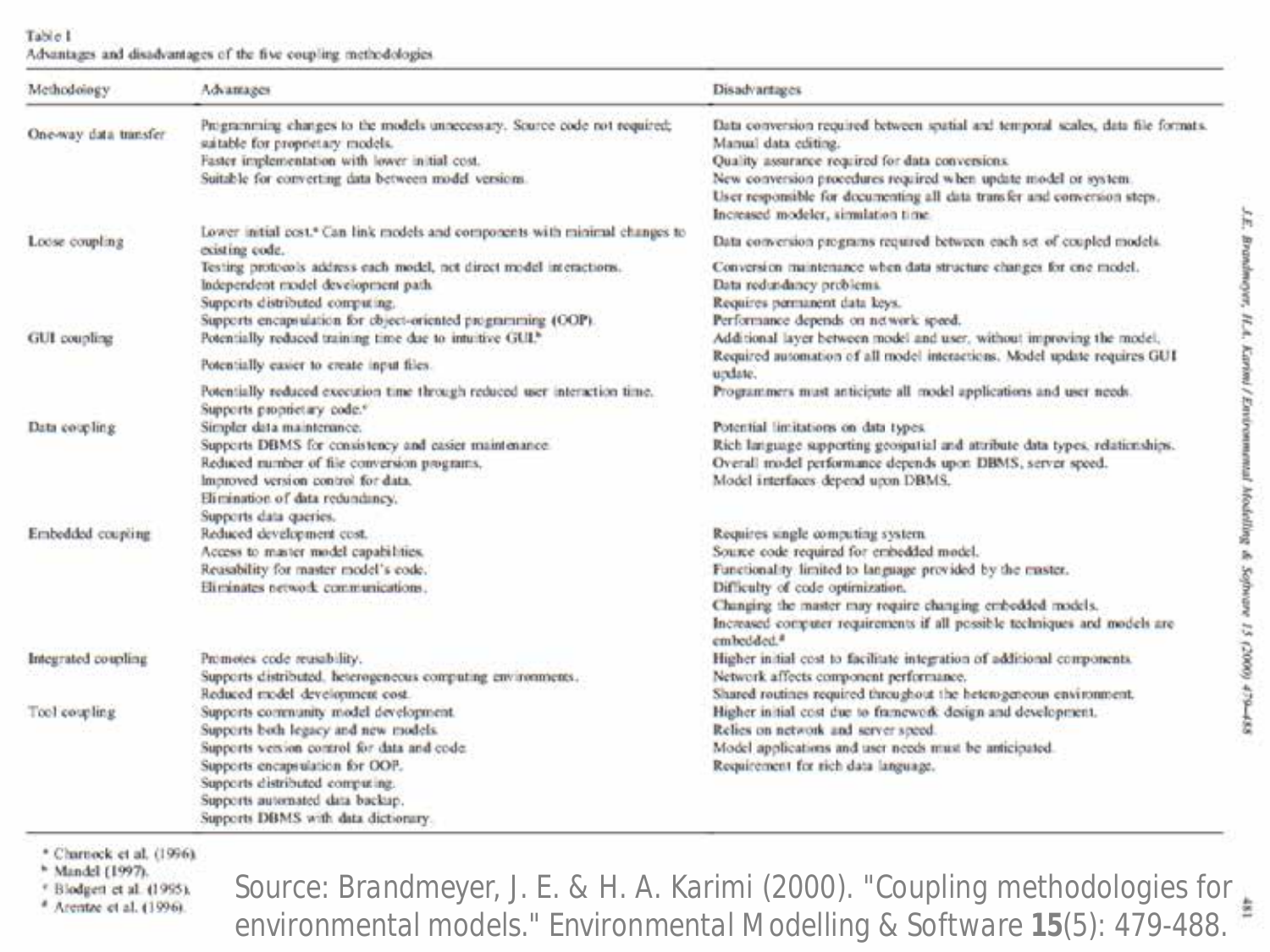## **Models' Characteristics**

| Model       | <b>Enviro</b><br>nment | <b>Operation</b><br><b>System</b> | <b>Developer/</b><br><b>Licensing</b>                   | <b>Simulation</b><br><b>Period</b> | Sim.<br>years time | Run               |
|-------------|------------------------|-----------------------------------|---------------------------------------------------------|------------------------------------|--------------------|-------------------|
| <b>MSTM</b> | <b>CUBE</b>            | <b>Windows</b>                    | <b>Scripts: Open</b><br>source<br><b>CUBE: CitiLabs</b> | 2012 or<br>2040                    | 1                  | $15 - 16$<br>hour |
| <b>SILO</b> | Java                   | Multi-<br>platform                | <b>Open source</b>                                      | 2012-2040                          | 23                 | $4 - 5$<br>hour   |
| <b>MEM</b>  | <b>CUBE</b>            | <b>Windows</b>                    | EPA (MOVES) /<br><b>CitiLabs</b>                        | 2012 or<br>2040                    | 1                  | $<$ 30<br>min     |
| <b>BEM</b>  | <b>Excel</b>           | Multi-<br>platform                | <b>NCSG</b>                                             | 2012 or<br>2040                    |                    | < 1<br>min        |
|             | CBLCM C / C++ CentOS   |                                   | <b>USGS</b>                                             | 2012-2040                          | $\overline{4}$     | 3 hour            |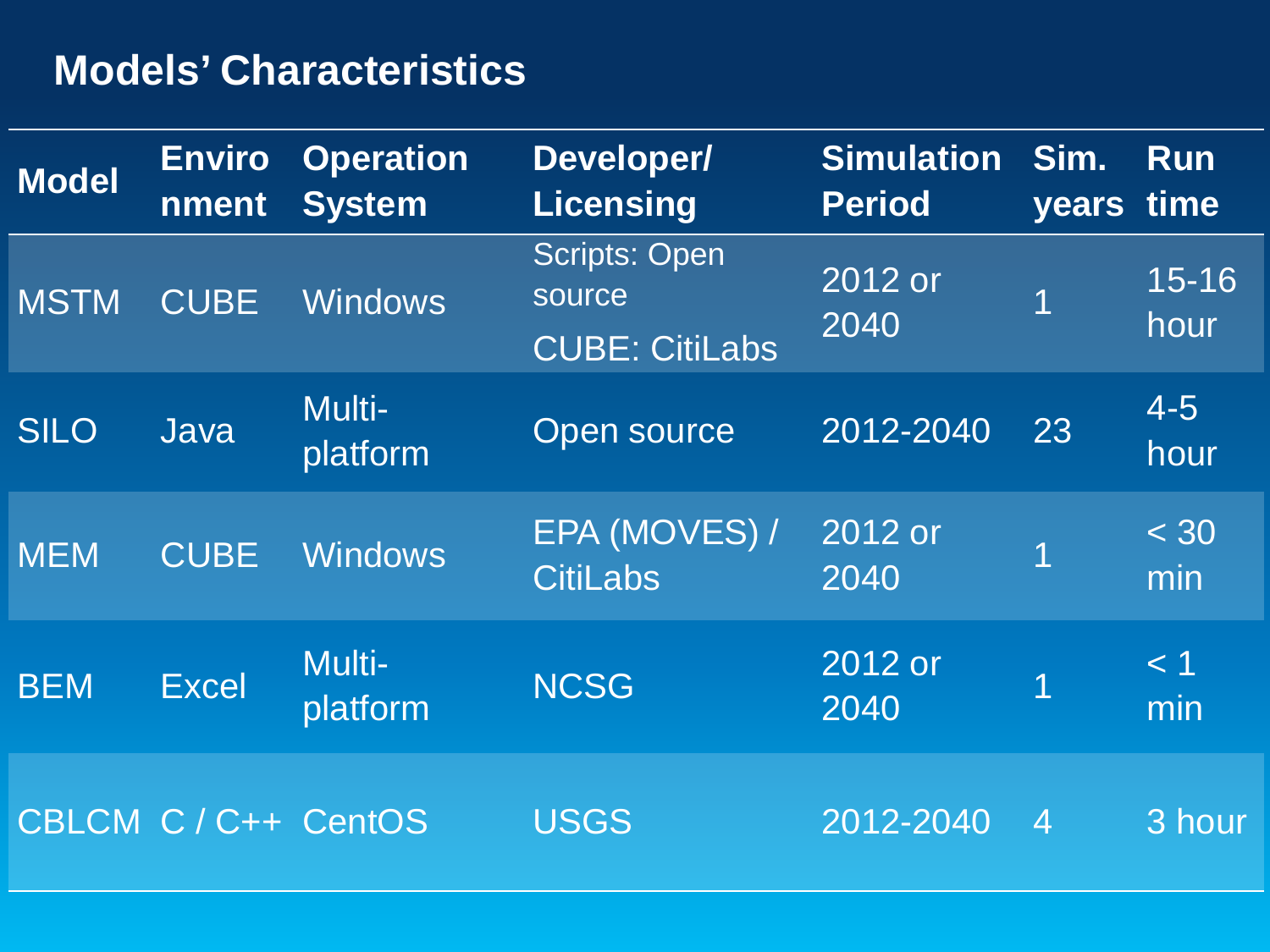#### **Data flow between the models**

| To          | <b>MSTM</b>                        | <b>SILO</b>                                                                                                                                       | <b>MEM</b>                                                                                                                                 | <b>BEM</b>                                                                                                           | <b>CBLCM</b>                                                                                                                                           |
|-------------|------------------------------------|---------------------------------------------------------------------------------------------------------------------------------------------------|--------------------------------------------------------------------------------------------------------------------------------------------|----------------------------------------------------------------------------------------------------------------------|--------------------------------------------------------------------------------------------------------------------------------------------------------|
| From        |                                    |                                                                                                                                                   |                                                                                                                                            |                                                                                                                      |                                                                                                                                                        |
| <b>MSMT</b> |                                    | $\boldsymbol{\S}$<br>High<br>occupancy<br>vehicle travel<br>time<br>between<br>zones<br><b>Transit travel</b><br>$\S$<br>time<br>between<br>zones | All trips<br><b>S</b><br>within the<br>region<br>Vehicle types<br>Ŝ<br>and age<br>distribution<br>$\S$<br>Average<br>speed<br>distribution |                                                                                                                      |                                                                                                                                                        |
| <b>SILO</b> | Population<br>s<br>S<br>Employment |                                                                                                                                                   |                                                                                                                                            | $\mathbf{\S}$<br>Property<br>data:<br>building type,<br>age, area,<br>rooms, use,<br>heating fuel,<br>location, etc. | Household<br>$\boldsymbol{\S}$<br>estimates<br>$\S$<br>Employment<br>estimates<br>Ş<br>Zonal<br>accessibility<br>to population<br>by auto &<br>transit |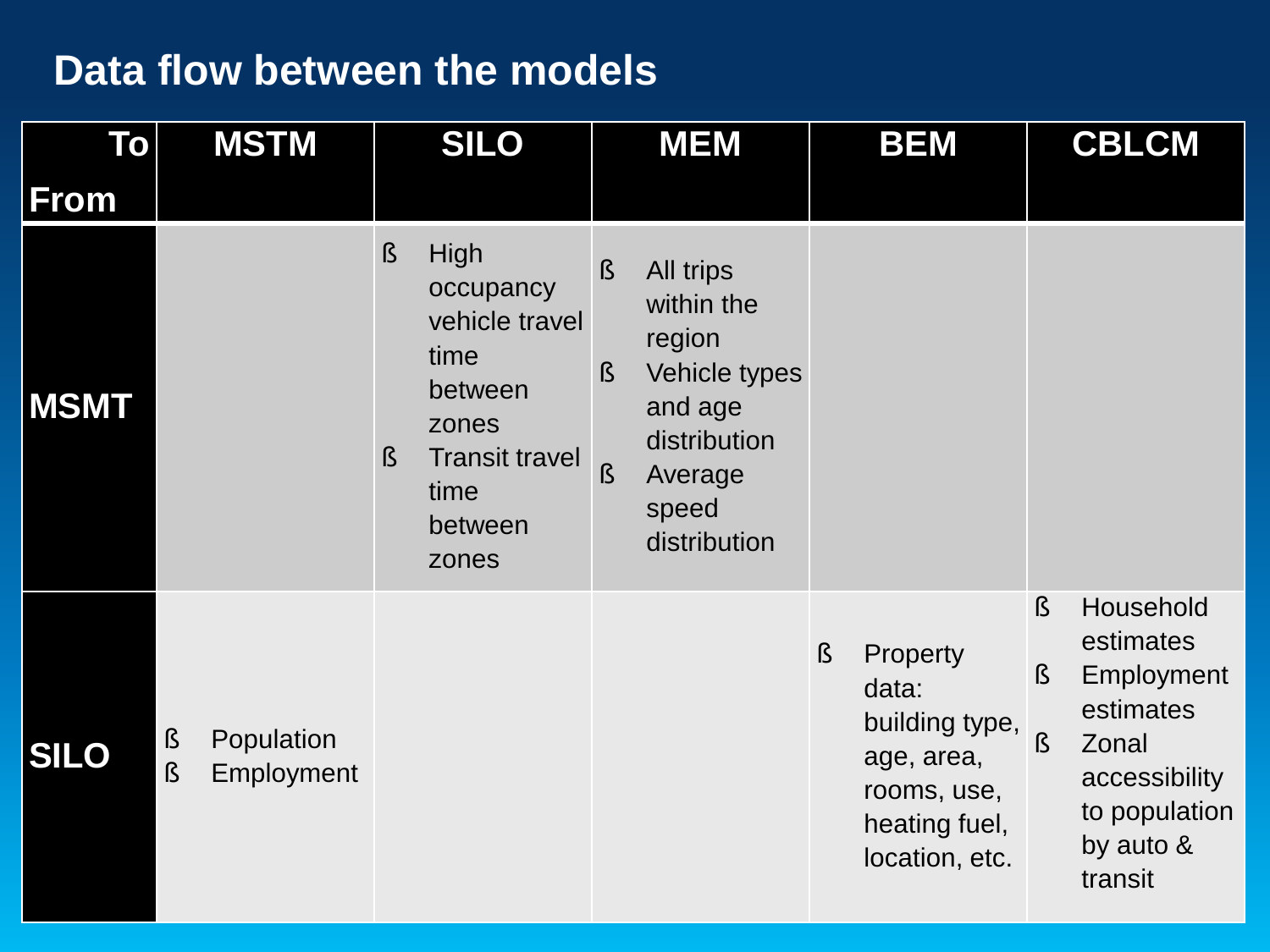#### **Processing flow order and simulation periods**

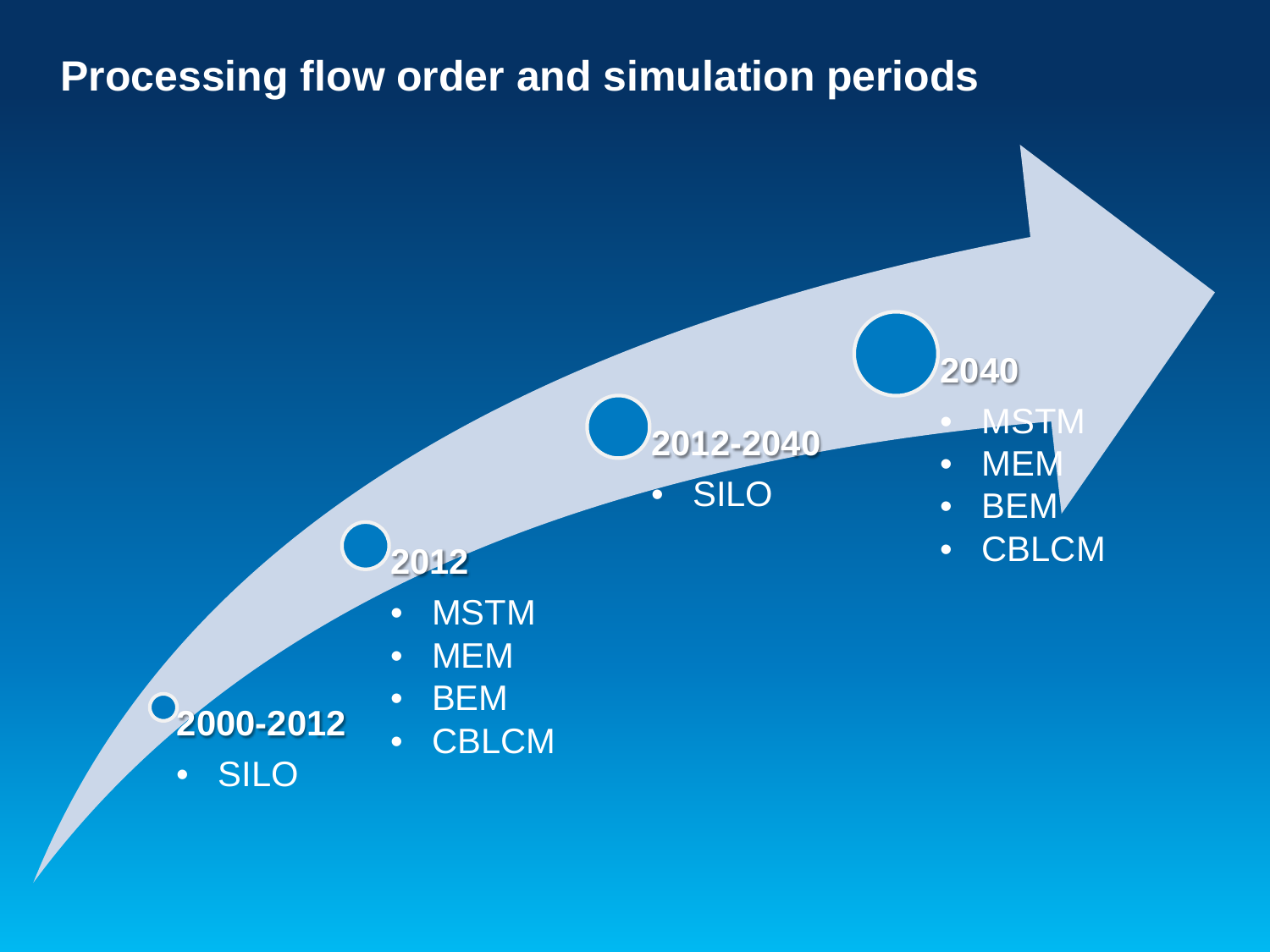## **Practical Value and Key Requirements of Integration**

- Ability to develop models independently, such that they may be plugged-in easily.
- A modular approach supporting reusability and adding new components.
- User friendly graphical interface.
- Minimizing manual data transfer.
- Minimal or no change in source codes of the models.



- Capacity to link models developed in different programming languages and environments.
- Ability to deal with different licensing requirements.
- Compatibility with GIS for easy data visualization and spatial analysis.
- Minimal costs and efficient timing for implementation.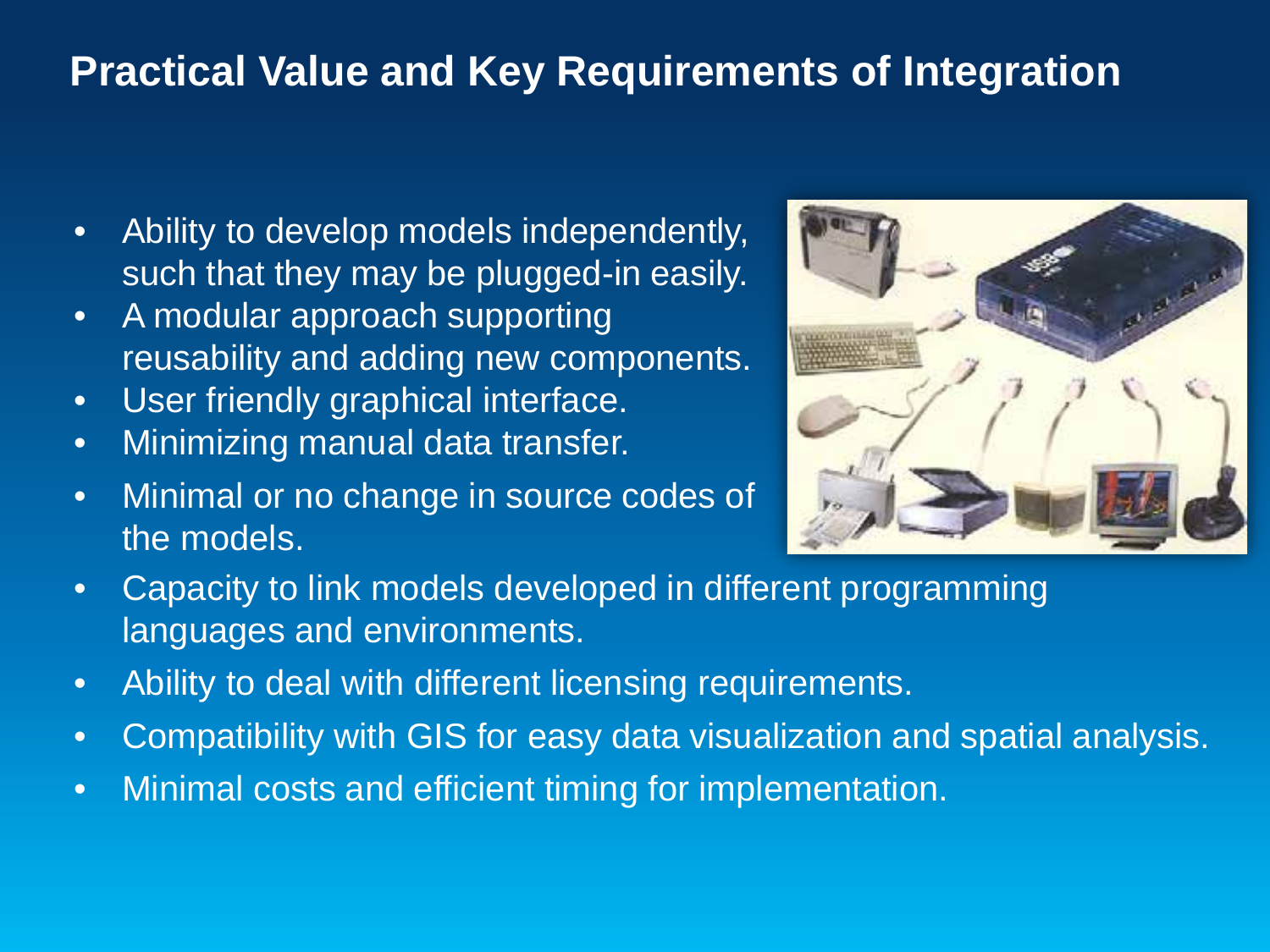## **Model Coupling Tools**

- **Open Modelling Interface (OpenMI)**
- **Community Surface Dynamics Modeling System (CSDMD)**
- **Earth System Modeling Framework (ESMF)**
- **Model Coupling Toolkit (MCT)**
- **O-PALM**
- **OASIS**
- **FLUX**
- **Kepler**











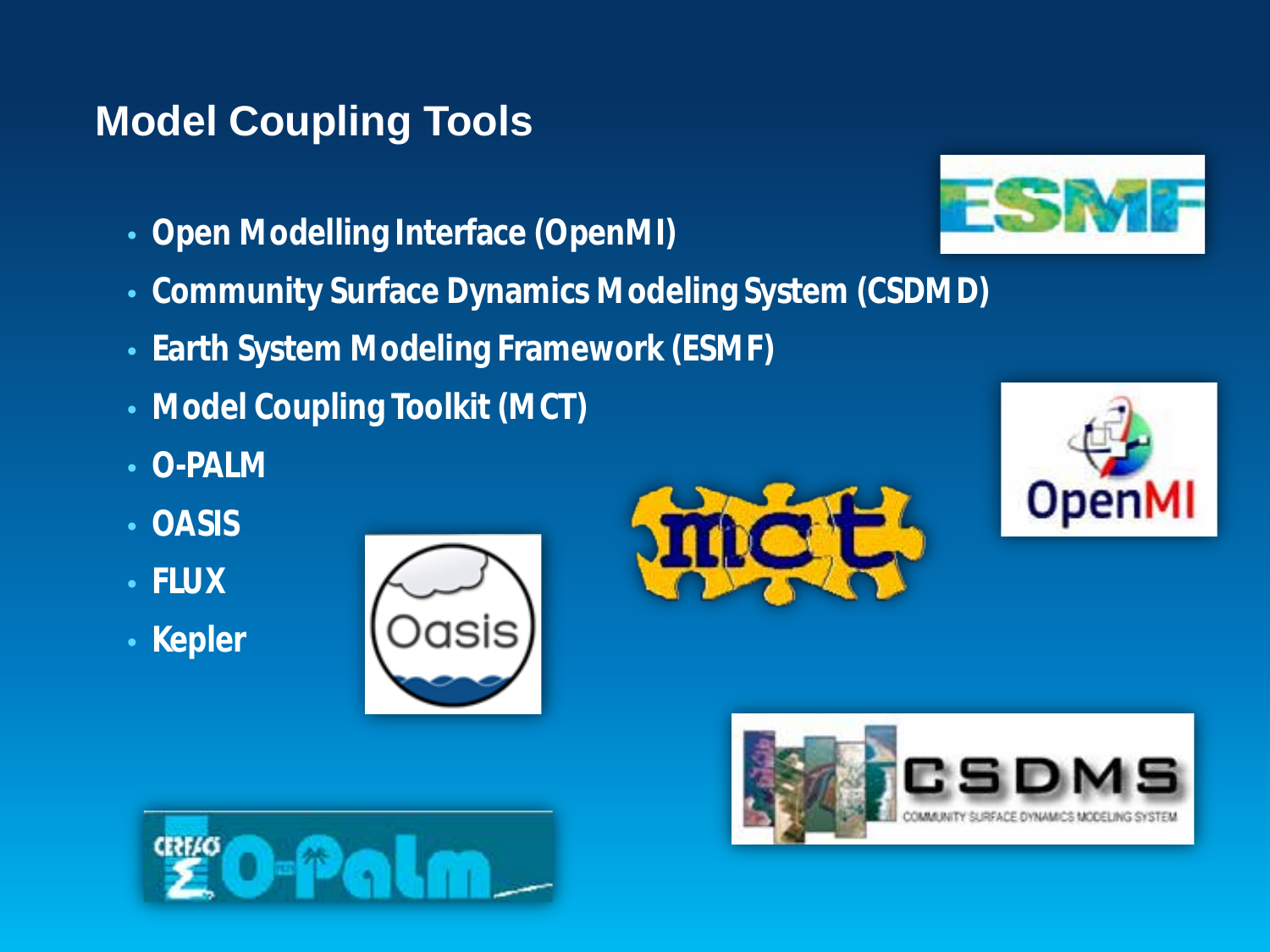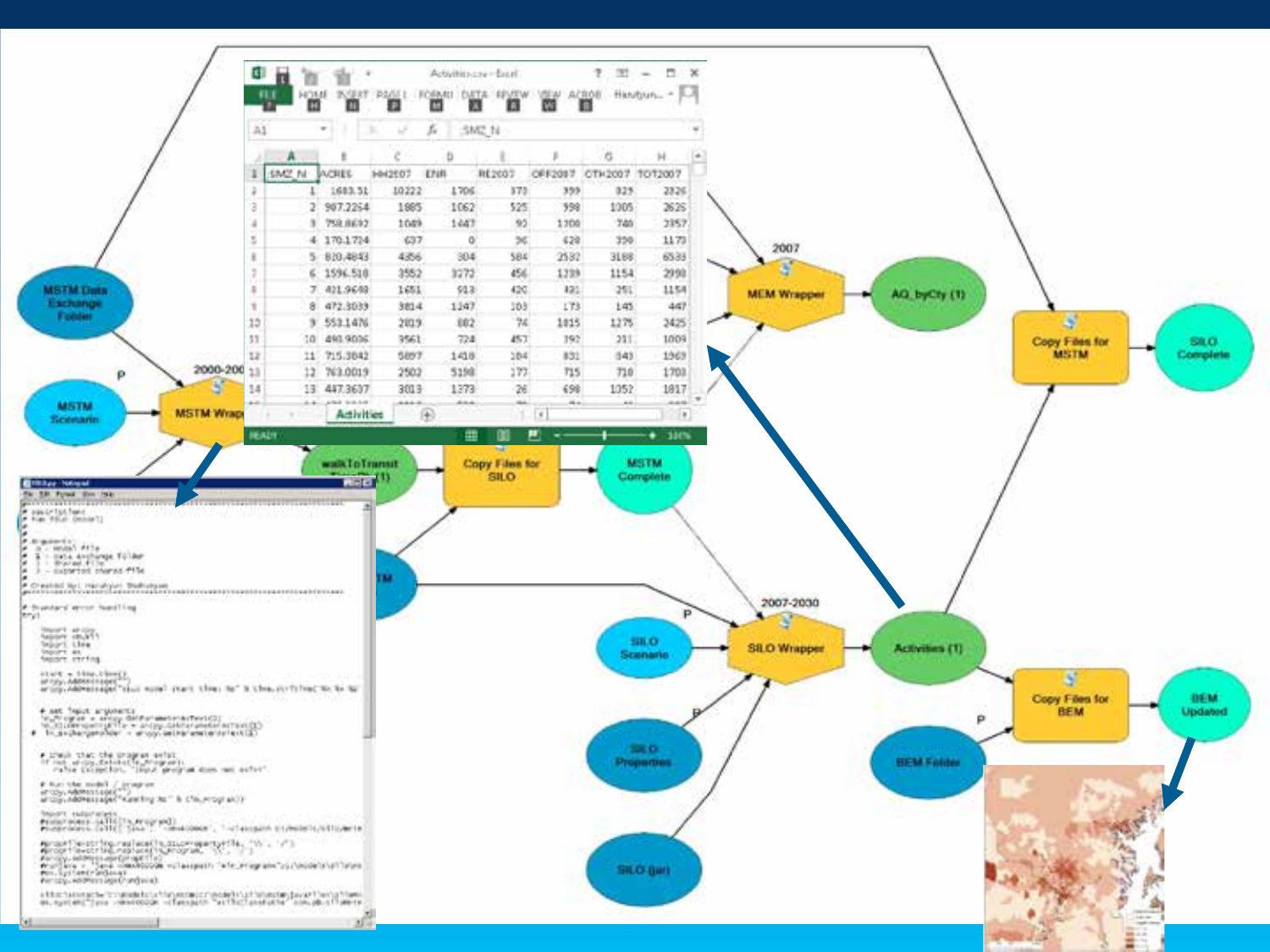#### **Current Status and Future Work**



Installed on different remote servers or PCs **Manual** (coupling is under development)

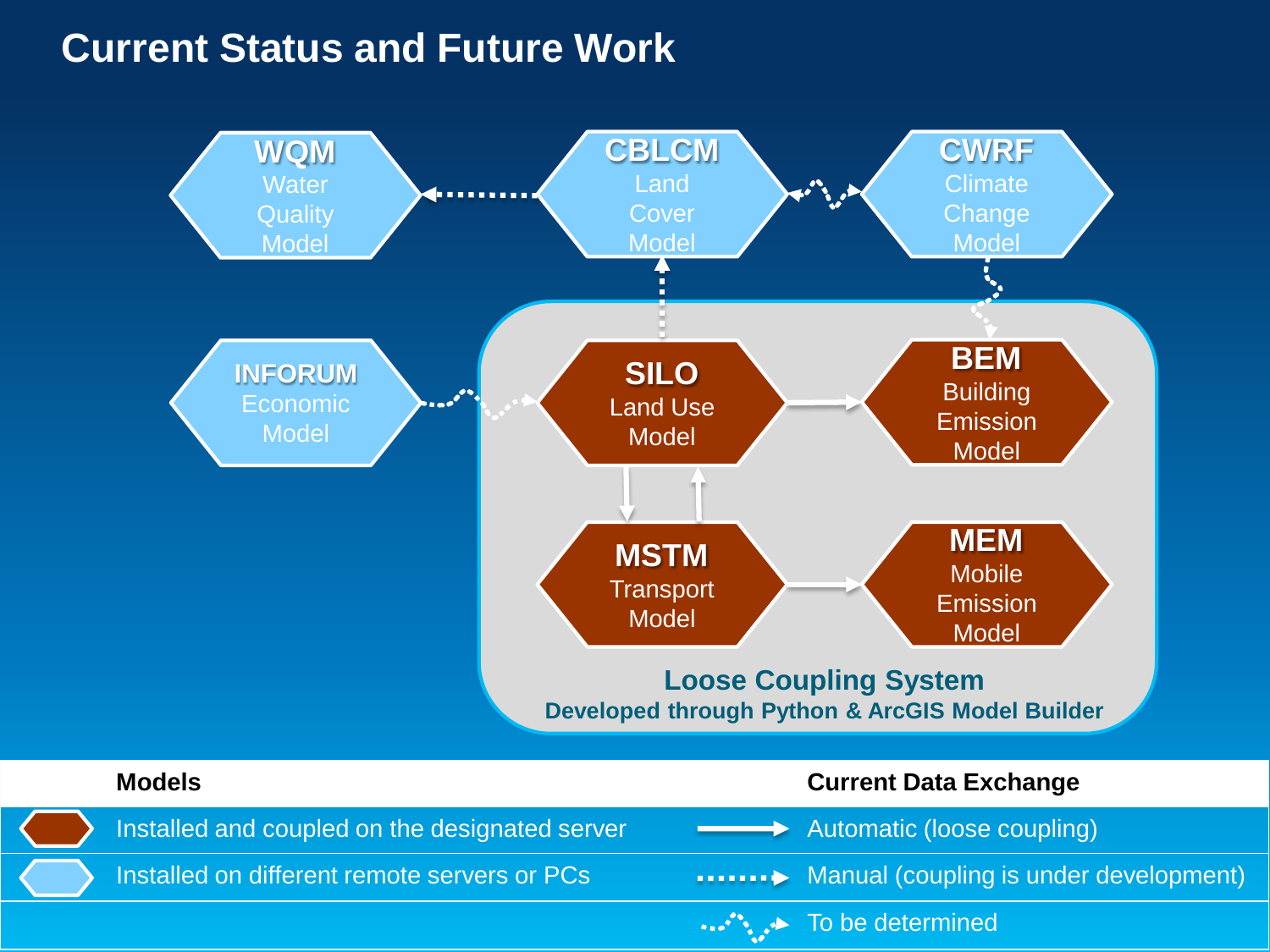## **Python Wrappers & ArcGIS Model Builder**

#### **Benefits**

- No need to change the source codes of the models.
- Runs models developed in different environments.
- Can be extended with additional models over time.
- General user interface showing process flow.
- Rich visualisation & mapping capabilities with ArcGIS.
- Easy to implement.

#### **Limitations**

- Parallel model runs and dynamic data exchange during simulation time steps are not supported.
- Model processes run independently from one another.
- Data exchanged between modules are written to and read from a hard drive. No in-memory data exchange.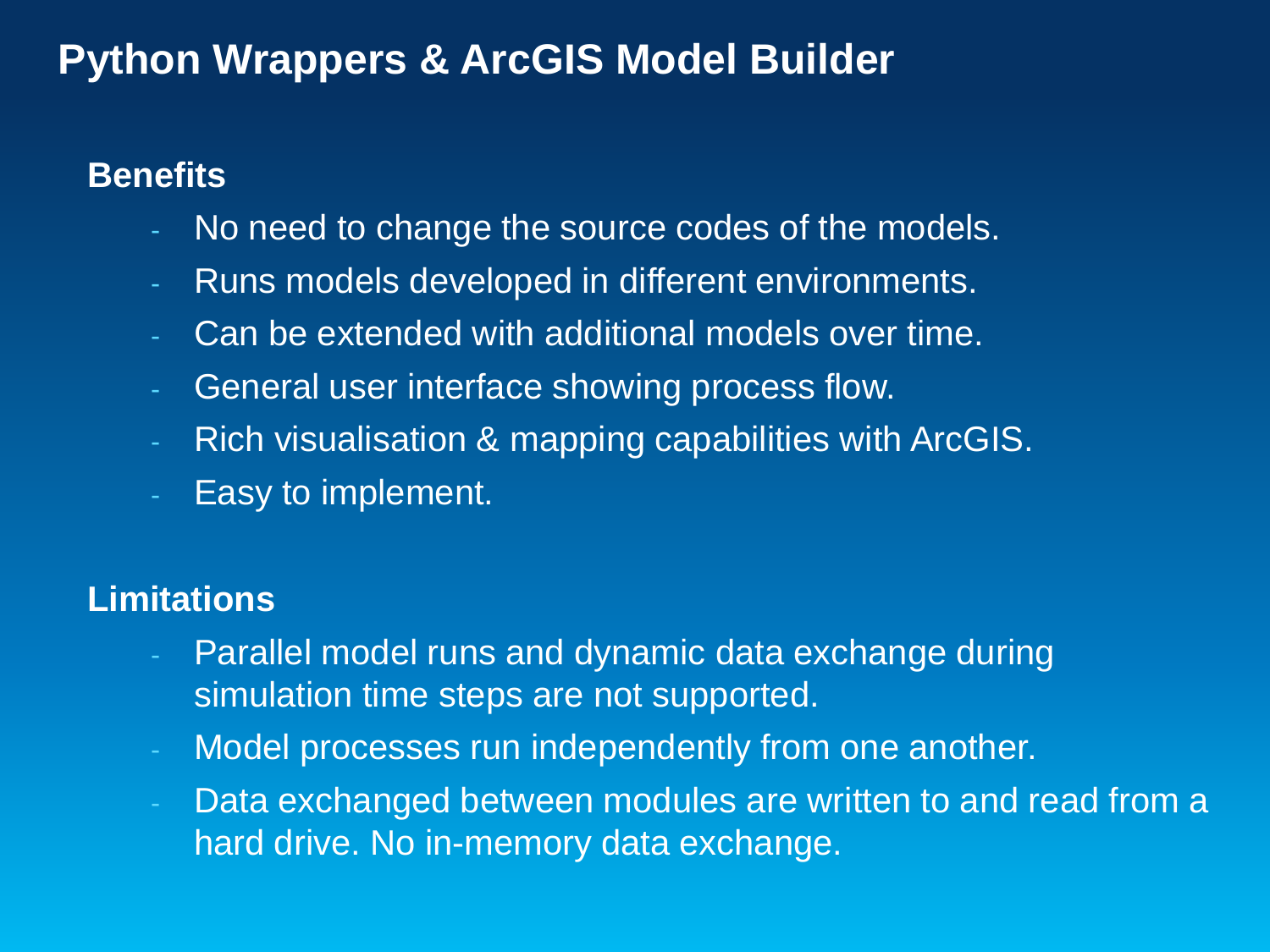#### **Reasons for loose coupling and tight integration**



*Courtesy of Dr Rolf Moeckel*